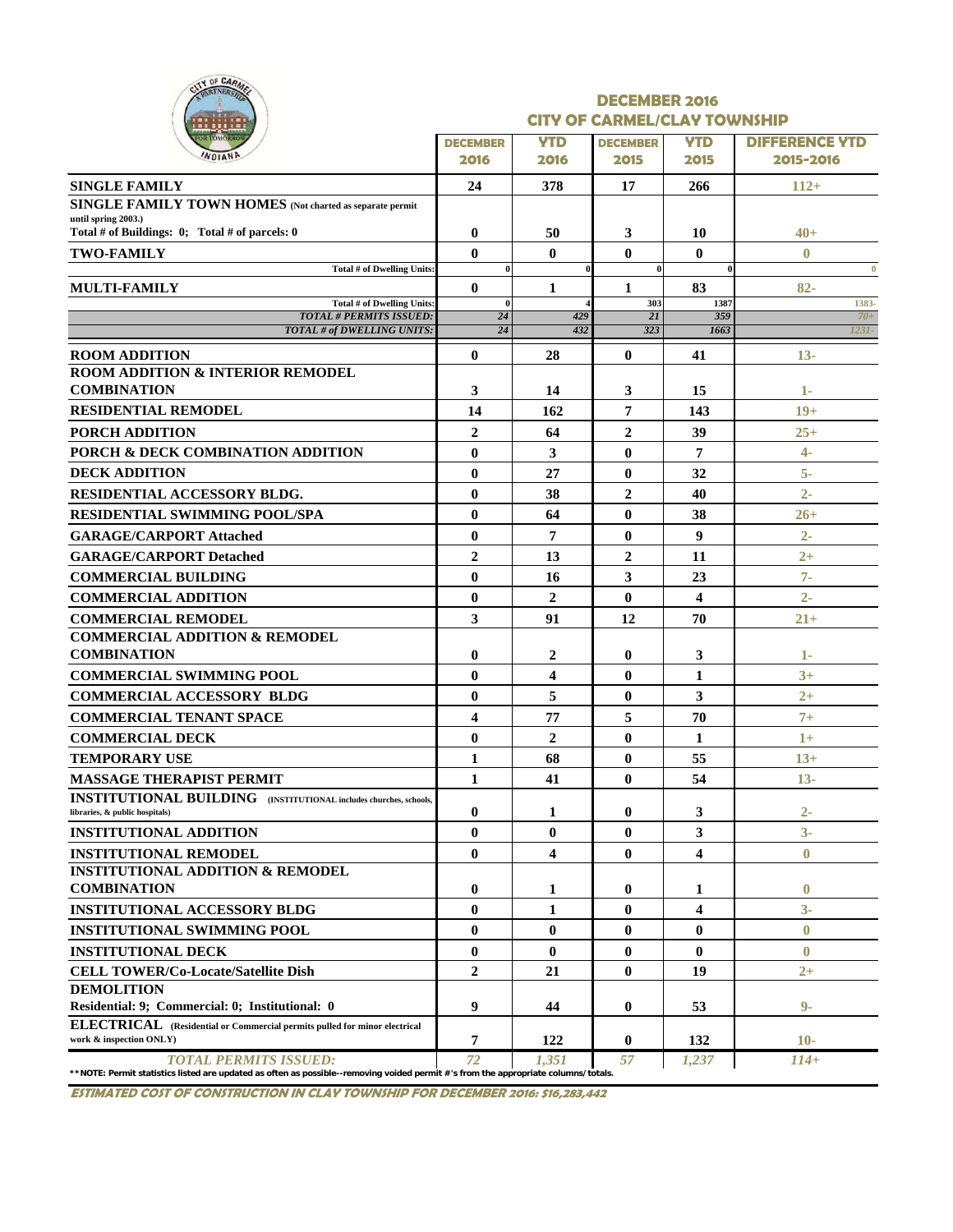**D.O.C.S. BUILDING & SIGN ACTIVITY DECEMBER 2016** 

**COMMERCIAL, INSTITUTIONAL, & MULTI-FAMILY - NEW STRUCTURES, ACCESSORY BUILDINGS, ADDITIONS, TENANT FINISHES, REMODELS, POOLS, DECKS (Institutional includes churches, schools & libraries)** 

**Type of Construction \_\_\_ \_\_\_\_\_\_\_\_\_\_\_\_Total Permits Issued** 

## **PERMITS ISSUED**

#### **COMMERCIAL TENANT FINISH / REMODEL:………………………………………..…………….……...……………….….7**

- **Midwest ISO,** 701 City Center Dr.
- **Hang Zhao Sichuan Restaurant,** 1329 S. Rangeline Rd.
- **Clinical Architecture,** 11611 N. Meridian St. #500
- **Ferguson Enterprises,** 200 S. Rangeline Rd. #101-201
- **Planet Fitness**, 2192 E. 116<sup>th</sup> St.
- **IU Health North IR Equipment,** 11700 N. Meridian St.
- **Delta Faucet,** 55 E. 111th St. 4th Floor

### **COMMERCIAL CERTIFICATES OF OCCUPANCY ISSUED**

## **COMMERCIAL NEW STRUCTURE:……………..…..….…………………………………..…………..…………………….......2**  ● **Regions Bank at The Bridges,** 11447 Springmill Rd. ● **The Bridges Building 2,** 11503 Springmill Rd. **COMMERCIAL TENANT FINISH / REMODEL:.…..….…………………………………..…………..………………………….4**

- **Hang Zhao Sichuan Restaurant,** 1329 S. Rangeline Rd.
- **Harrison & Moberly,** 760 Rangeline Rd. S.
- **The Windsor Group,** 500 E. 96th St. #450
- **DCL Pathology,** 10291 N. Meridian St. #100, #150 & #160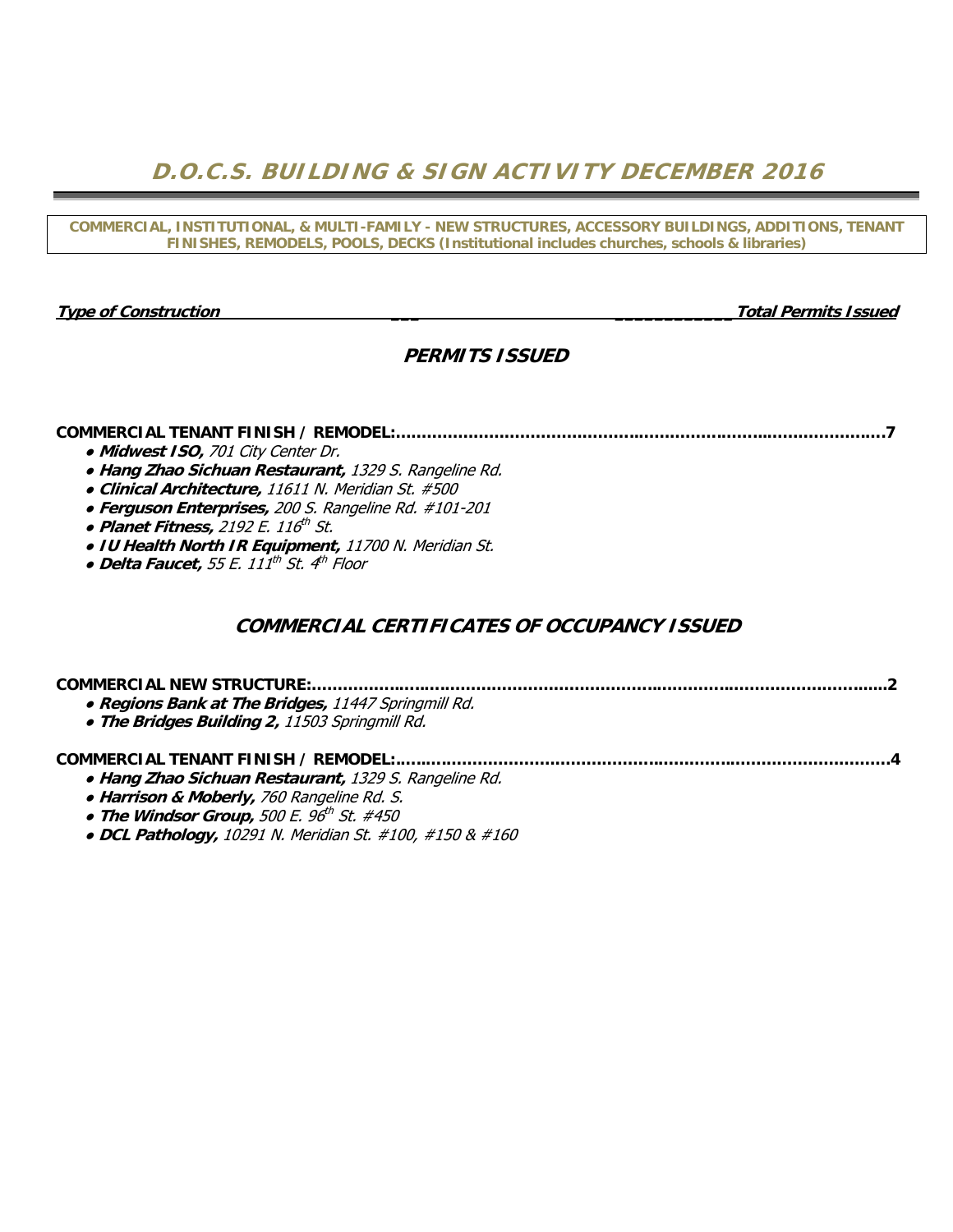# **D.O.C.S. BUILDING & SIGN ACTIVITY DECEMBER 2016**

|                                                                                                                                                                                                                                                                                        | <b>DEC 2016</b> | <b>DEC 2015</b> |
|----------------------------------------------------------------------------------------------------------------------------------------------------------------------------------------------------------------------------------------------------------------------------------------|-----------------|-----------------|
| <b>TOTAL PERMITS ISSUED:</b> (EXCLUDING Water, Sewer, and Sign Permits)                                                                                                                                                                                                                | 72              | 79              |
| <b>TOTAL WATER &amp; SEWER PERMITS:</b>                                                                                                                                                                                                                                                | 32              | 17              |
| <b>TOTAL SIGN PERMITS:</b> (May not include signs approved for/with the issuance/guidelines of a Temporary Use permit)                                                                                                                                                                 | 13              | 28              |
| <b>BUILDING INSPECTIONS PERFORMED:</b>                                                                                                                                                                                                                                                 | 431             | 476             |
| (The # includes inspections by Urban Forestry; but does not include Carmel Fire Dept. or Code Enforcement inspections)<br><b>BUILDING PLAN REVIEWS:</b><br>(As of Feb. 2008: This # includes inspections plan reviews completed by the Building & Code staff for various permit types) | 61              | 67              |
| PUBLIC REQUEST FOR INFORMATION (RFI):                                                                                                                                                                                                                                                  | 12              | 30              |

## **D.O.C.S. NEWS AND NOTES DECEMBER 2016**

- ● **David Littlejohn attended a CIRTA meeting in Indianapolis on December 6.**
- ● **Adrienne Keeling attended a meeting for Hamilton County Area Neighborhood Development in Noblesville on December 7**
- ● **Building Commissioner Jim Blanchard attended Accessibility code training class in Indianapolis on December 15**.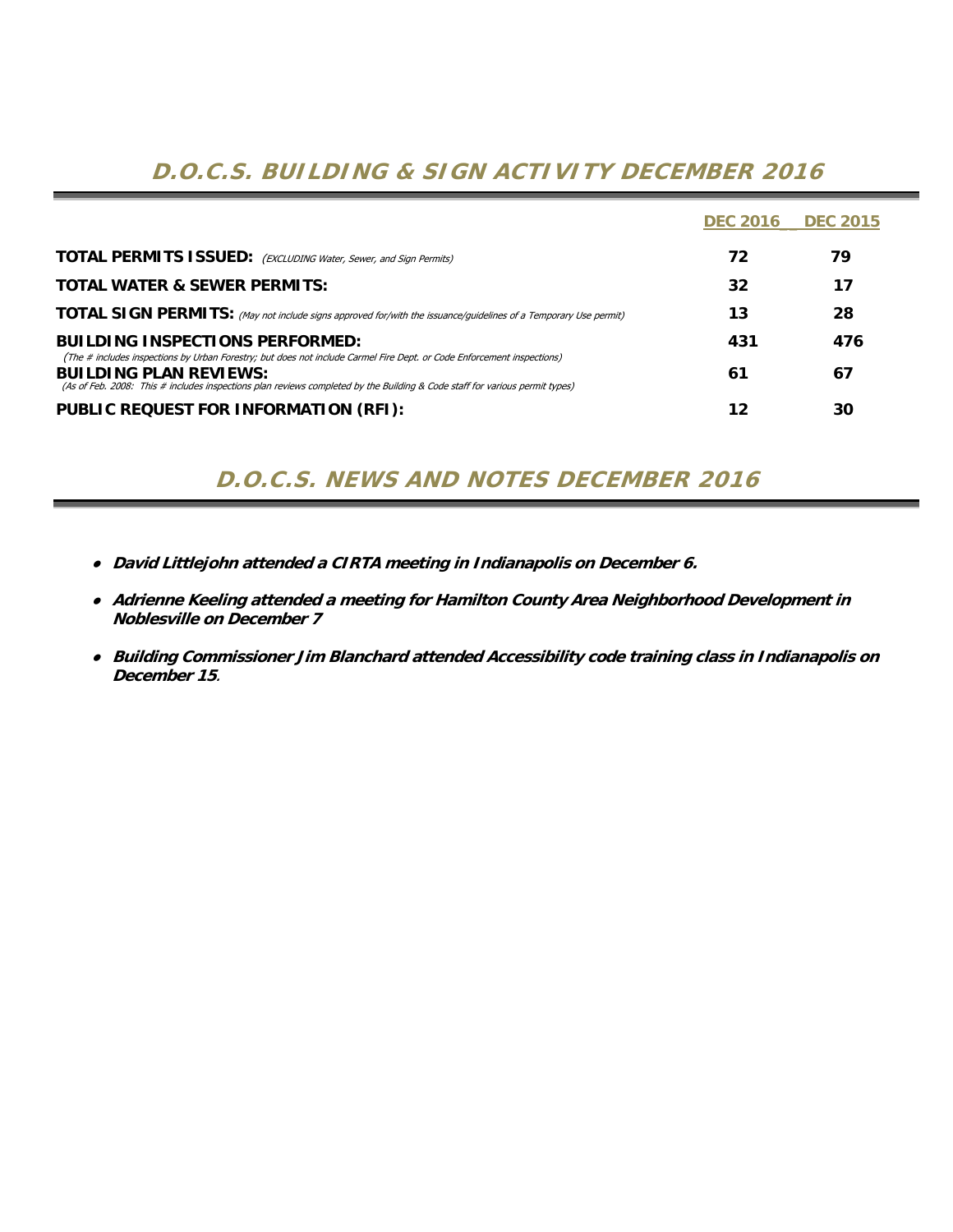## **D.O.C.S. CODE ENFORCEMENT ACTIVITY DECEMBER 2016**

#### **CODE ENFORCEMENT TASK REPORT SUMMARY FOR DECEMBER 2016**

| <b>COMPLAINTS RECEIVED</b> | <b>TOTAL:</b> | <b>INSPECTION STATISTICS</b> | <b>TOTAL:</b> |
|----------------------------|---------------|------------------------------|---------------|
| <b>FMAIL</b>               |               | <b>NEW CASES</b>             | 34            |
| "MY CARMEL" APP            |               | INITIAL INSPECTIONS          | 21            |
| <b>PHONE</b>               |               | <b>ABATEMENT</b>             |               |
| <b>REFERRAL</b>            |               | INITIAL VIOLATION NOTICE     | 16            |
| <b>STAFF</b>               | 11            | <b>RE-INSPECTIONS</b>        | 48            |
| WALK-IN                    |               | CLOSED CASES                 | 27            |

#### **CODE ENFORCEMENT INSPECTIONS BY AREA FOR DECEMBER 2016**

| <b>INSPECTION STATISTICS</b><br><b>NEW CASES</b><br>INITIAL INSPECTIONS<br>RE-INSPECTIONS | WEST | <b>CENTRAL</b><br>23<br>15<br>25 | <b>EAST</b><br>14 | TOTAL:<br>33<br>48 |
|-------------------------------------------------------------------------------------------|------|----------------------------------|-------------------|--------------------|
| <b>CLOSED CASES</b>                                                                       |      | 16                               |                   | 24                 |

#### **CODE ENFORCEMENT MONTHLY REPORT FOR DECEMBER 2016**

| <b>TYPE OF COMPLAINT/VIOLATION</b> | <b>NEW CASES</b> | <b>TYPE OF COMPLAINT/VIOLATION</b>  | <b>NEW CASES</b> |
|------------------------------------|------------------|-------------------------------------|------------------|
| <b>BUILDING CODE VIOLATIONS</b>    | 2                | PROPERTY MAINTENANCE                | 4                |
| <b>COMMERCIAL VEHICLE</b>          | 0                | RECREATIONAL VEHICLE                |                  |
| <b>DUMPSTER</b>                    |                  | RIGHT-OF-WAY OBSTRUCTION            |                  |
| <b>FARM ANIMALS</b>                | 0                | <b>SIDEWALK</b>                     |                  |
| <b>FENCE VIOLATION</b>             |                  | <b>SIGNS</b>                        | 94               |
| <b>GRASS OR WEEDS</b>              | 0                | <b>TRASH/DEBRIS</b>                 |                  |
| <b>HOME OCCUPATION</b>             | $\Omega$         | UNSAFE BUILDING                     |                  |
| NOISE REGULATIONS                  | 0                | VEHICLE ON DISPLAY, ON LAWN OR JUNK |                  |
| <b>OPEN AND ABANDONED</b>          | $\Omega$         | <b>ZONING USE VIOLATIONS</b>        | 0                |
| <b>OUTDOOR STORAGE</b>             | 0                | <b>OTHER</b>                        | 0                |
| PARKING IN LAWN/GREENBELT          |                  | <b>TOTAL</b>                        | 117              |

#### **FORECLOSURE MONITORING SUMMARY FOR DECEMBER 2016**

| <b>INSPECTION STATISTICS</b> | <b>TOTAL:</b> |
|------------------------------|---------------|
| NEW CASES                    | 6             |
| INITIAL INSPECTIONS          | 3             |
| ABATEMENT                    | U             |
| INITIAL VIOLATION NOTICE     | 1             |
| <b>RE-INSPECTIONS</b>        | 24            |
| CLOSED CASES                 |               |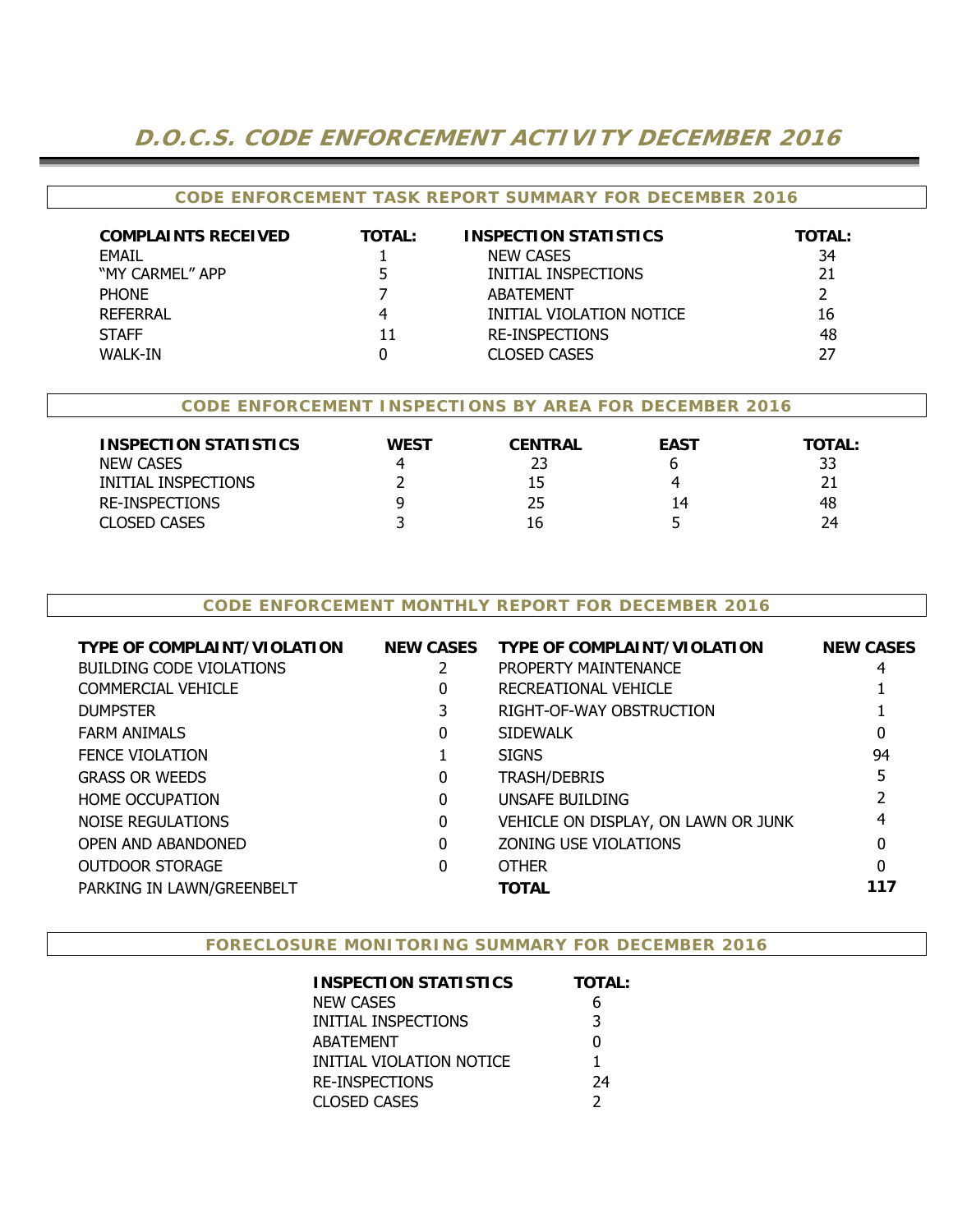#### DEPARTMENT OF COMMUNITY SERVICES INCOME REPORT DECEMBER 1-31, 2016



| <b>TRANSACTION TYPE:</b>                                                                                                                                                       | <b>TRANSACTIONS:</b> | <b>TRANSACTIONS:</b>           |
|--------------------------------------------------------------------------------------------------------------------------------------------------------------------------------|----------------------|--------------------------------|
| <b>BUILDING PERMITS:</b> [Building permits includes the fee for full Certificate of Occupancy (C/O) or Substantial<br>Completion (C.S.C.) that will be issued, when required.] | 53                   | \$<br>66,659.32                |
| <b>DEMOLITION PERMITS:</b>                                                                                                                                                     | 8                    | \$<br>2,764.00                 |
| ELECTRICAL PERMITS: (Separate electrical/meter inspections-no other work being done.)                                                                                          | 6                    | \$<br>408.00                   |
| <b>LATE FEES:</b>                                                                                                                                                              | 2                    | \$<br>2,029.00                 |
| <b>MASSAGE THERAPIST PERMITS/RENEWALS:</b>                                                                                                                                     | 1                    | \$<br>20.00                    |
| RE-INSPECTION, ADDITIONAL INSPECTION, AND/OR TEMPORARY C/O /                                                                                                                   | 31                   | \$<br>2,851.00                 |
| C.S.C. FEES:                                                                                                                                                                   |                      |                                |
| PLAN AMENDMENT: (COMMERCIAL/INSTITUTIONAL)                                                                                                                                     | 0                    | \$                             |
| PLAN AMENDMENT: (RESIDENTIAL)                                                                                                                                                  | 0                    | \$                             |
| <b>SPECIAL EVENT PERMITS:</b>                                                                                                                                                  | 1                    | \$<br>167.00                   |
| TEMPORARY USE PERMITS/EXTENSIONS:                                                                                                                                              | 0                    | \$                             |
| <b>ABATEMENT:</b>                                                                                                                                                              | 1                    | \$<br>281.50                   |
| <b>ADLS: (Applications)</b>                                                                                                                                                    | 2                    | \$<br>2,028.00                 |
| <b>ADLS AMENDMENTS:</b>                                                                                                                                                        | 0                    | \$                             |
| <b>COMMITMENT AMENDMENTS:</b>                                                                                                                                                  | $\Omega$             | \$                             |
| <b>DEVELOPMENT PLAN:</b>                                                                                                                                                       | 2                    | \$<br>2,706.04                 |
| <b>DEVELOPMENT PLAN AMENDMENTS:</b>                                                                                                                                            | 0                    | \$                             |
| <b>HPR REVIEWS:</b>                                                                                                                                                            | 0                    | \$<br>-                        |
| <b>ORDINANCE AMENDMENT APPLICATIONS:</b>                                                                                                                                       | 0                    | \$                             |
| <b>PLAT VACATIONS:</b>                                                                                                                                                         | 0                    | \$                             |
| <b>PRIMARY PLATS:</b>                                                                                                                                                          | 1                    | \$<br>6,374.50                 |
| <b>PRIMARY PLAT AMENDMENTS:</b>                                                                                                                                                | $\Omega$             | \$                             |
| <b>PUD ORDINANCES:</b>                                                                                                                                                         | 0                    | \$                             |
| <b>REZONE:</b>                                                                                                                                                                 | 0                    | \$                             |
|                                                                                                                                                                                |                      | \$<br>$\overline{\phantom{0}}$ |
| <b>SDR SITE PLAN REVIEWS:</b>                                                                                                                                                  | 0                    |                                |
| <b>SECONDARY PLATS / REPLATS:</b>                                                                                                                                              | 2                    | \$<br>8,316.00                 |
| <b>SUBDIVISION WAIVERS:</b>                                                                                                                                                    | 0                    | \$                             |
| <b>ZONING WAIVER:</b>                                                                                                                                                          | 2                    | \$<br>1,608.00                 |
| <b>TAC ONLY APPLICATIONS:</b>                                                                                                                                                  | 0                    | \$                             |
| <b>COMMITMENT AMENDMENT:</b>                                                                                                                                                   | 0                    | \$<br>-                        |
| <b>DEVELOPMENT STANDARDS VARIANCES:</b>                                                                                                                                        | 1                    | \$<br>1,214.00                 |
| <b>HEARING OFFICER REVIEWS:</b>                                                                                                                                                | 0                    | \$                             |
| <b>SPECIAL EXCEPTION VARIANCE:</b>                                                                                                                                             | 0                    | \$<br>$\sim$                   |
| <b>SPECIAL USES: (Inicudes Special Use Amendments)</b>                                                                                                                         | 0                    | \$                             |
| <b>USE VARIANCES:</b>                                                                                                                                                          | 1                    | \$<br>2,306.08                 |
| <b>SIGN PERMITS:</b>                                                                                                                                                           | 9                    | \$<br>3,266.70                 |
| <b>ADMINISTRATIVE APPROVALS:</b>                                                                                                                                               | 0                    | \$                             |
| <b>APPEALS:</b>                                                                                                                                                                | 0                    | \$                             |
| MISC.: (COPIES/MAPS/DUPLICATE PLARCARDS/ETC)                                                                                                                                   | 4                    | \$<br>74.00                    |
| <b>ZONING DETAILS/LETTER:</b>                                                                                                                                                  | 1                    | \$<br>99.00                    |
| PARK & RECREATION IMPACT FEE: (PRIF)                                                                                                                                           | 25                   | \$<br>53,616.00                |
| <b>TOTALS:</b>                                                                                                                                                                 |                      |                                |
| <b>GENERAL FUND #101:</b>                                                                                                                                                      |                      | \$<br>103,339.14               |
| PRIF ACCOUNT # 106:                                                                                                                                                            |                      | \$<br>53,616.00                |
| <b>UTILITY FEES: (Sewer/Water permits)</b>                                                                                                                                     |                      | \$<br>93,363.00                |
| <b>TOTAL DEPOSIT:</b>                                                                                                                                                          |                      | \$<br>250,318.14               |
| Last Month's General Fund Deposit:                                                                                                                                             |                      | \$<br>153,676.11               |
| <b>Last Month's Total Deposit:</b>                                                                                                                                             |                      | \$<br>420,137.11               |

**NOTE: Receipts were deposited for 20 business days this month.**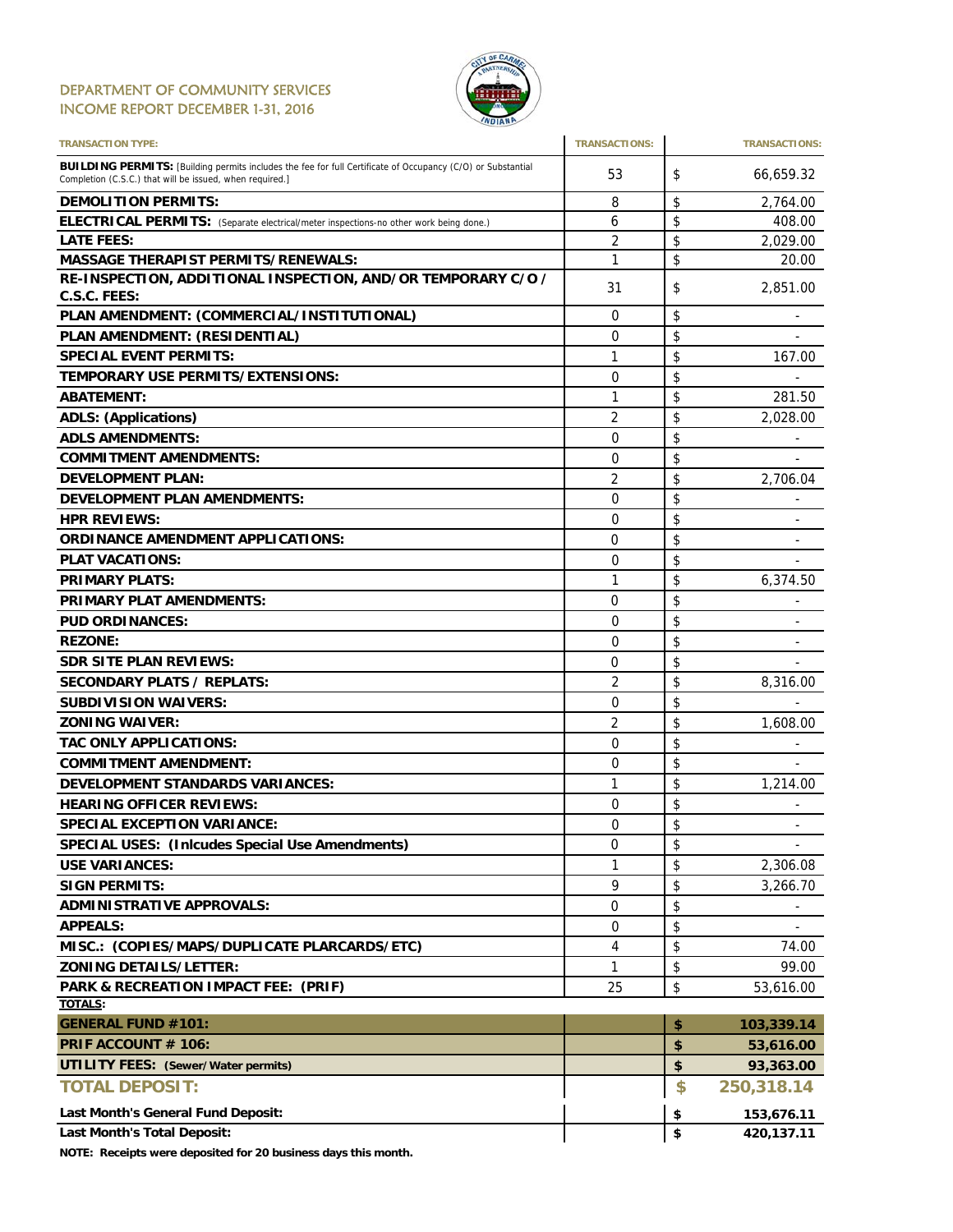# **City of Carmel Monthly Permits Issued<br>Page 1**

| Issue<br>Date | Status | Permit<br><b>NO</b>     | Subdiv Name                         | <b>Property Address</b>                 | Permit Type Description              | Estimated<br>Cost of<br>Constructic | Sq Ft          | <b>Contractor Name</b>                       | <b>Contractor Address</b>           | Cont.City           | :ont. | Cont.<br>Zip | Cont.Phone           | Propety Owner (as listed<br>per applicant) | Owner Adrs                      | Owner City          | Owner<br>State | Owner<br>Zip |
|---------------|--------|-------------------------|-------------------------------------|-----------------------------------------|--------------------------------------|-------------------------------------|----------------|----------------------------------------------|-------------------------------------|---------------------|-------|--------------|----------------------|--------------------------------------------|---------------------------------|---------------------|----------------|--------------|
| 12/01/16      |        | 16110112                | KINGSBOROUGH                        | 14150 LEDGEWOOD WAY                     | RESIDENTIAL PORCH ADDITION           | \$25,000                            | 300            | RANDALL CUSTOM BUILDING                      | 0573 E 116TH ST                     | NOBLESVILLE         |       | 16060        |                      | BECKER, KENT A & ANGELA L                  | 14150 LEDGEWOOD WAY             | CARMEL              |                | 46032        |
|               |        | 16110148                |                                     | 2182 116TH ST E                         | TEMPORARY USE SPECIAL EVENT          | \$0                                 | $\Omega$       | A CLASSIC RENTAL                             | 333 E 86TH ST                       | <b>INDIANAPOLI</b>  |       |              | 46240 (317) 253-0586 | MERCHANTS 450 LLC                          | PO BOX 4900 DEPT 365            | SCOTTSDALE          |                | 85261        |
|               |        |                         | 16120001 28 HOLADAY HILLS AND DALES | 2480 E 99 ST                            | ELECTRICAL PERMIT/INSPECTION         | \$0                                 | $\Omega$       | HAYWOOD ELECTRIC                             | 4000 W 106TH ST STE 160-120         | CARMEL              |       |              | 46032 (317) 442-7597 | LUSE, JOREY                                | 2480 E 99TH ST                  | <b>INDIANAPOLIS</b> |                | 46280        |
| 12/02/16      |        | 16110095                | CARMEL SCIENCE AND TECHNOLOGY       | 701 CITY CENTER DR - 1ST FLOOR          | COMMERCIAL TENANT FINISH             | \$690,000                           | 13.367         | CAPITOL CONSTRUCTION SERVICE                 | 11051 VILLAGE SQUARE LN             | <b>FISHERS</b>      |       |              | 46038 (317) 574-5488 | MIDWEST INDEPENDENT TRANSMISSION           | P.O. BOX 4202                   | CARMEL              |                | 46082-42     |
|               |        | 16110111                | LONGRIDGE ESTATES                   | 3943 LONG RIDGE BLVD                    | RESIDENTIAL REMODE                   | \$18,000                            | 1.500          | EDDINGFIELD, THOMAS R                        | <b>8000 SYCAMORE RD</b>             | <b>INDIANAPOLI</b>  |       |              | 46240 (317) 257-0738 | WANG, BUQIAN AND YAN                       | 3943 LONG RIDGE BLVD            | CARMEL              |                | 46074        |
|               |        | 16110157 3              |                                     | 1031 SERENITY COURT                     | RESIDENTIAL SINGLE FAMILY DWELLING   | \$365,000                           | 5.230          | M/I HOMES                                    | 8500 KEYSTONE CROSSING              | INDIANAPOLI:        |       |              | 46240 (317) 255-9900 | M/I HOMES                                  | 8500 KEYSTONE CROSSING          | <b>NDIANAPOLIS</b>  |                | 46240        |
|               |        | 16110159                |                                     | 1329 S RANGE LINE RD                    | COMMERCIAL REMODEL                   | \$30,000                            | 2.400          | WANG'S CONSTRUCTION LLC                      | 3144 HARRISON DR                    | CARMEI              |       |              | 16033 (317) 414-9686 | FINEBERG GROUP LLC                         | CARMEL DR E STE 200             | CARMEL              |                | 46032        |
|               |        | 16120003                | 100 WOODS AT SHELBORNE. THE         | 3346 SHELBORNE WOODS PKWY               | RESIDENTIAL SINGLE FAMILY DWELLING   | \$506,000                           | 6.179          | PULTE HOMES OF INDIANA                       | 1590 N MERIDIAN ST #530             | CARMEL              |       |              | 46032 (317) 575-2350 | PULTE HOMES                                | 11590 MERIDIAN ST N #530        | CARMEL              |                | 46032        |
| 12/05/16      |        | 16110093                | 149 DELAWARE TRACE                  | 13403 MUNSEE PATH                       | RESIDENTIAL ADDITION AND REMODEL     | \$750,000                           | 153            | CONARD CUSTOM HOMES                          | 327 HARBOUR TREES LANE              | NOBLESVILLI         |       |              | 46062 (317) 514-101  | LEMME, KEVIN & KAR                         | 13403 MUNSEE PATH               | CARMEL              |                | 46033        |
|               |        | 16110108                | BRIDLEBOURNE                        | 3588 HINTOCKS CIF                       | RESIDENTIAL REMODE                   | \$18,000                            | 202            | NEW GENERATION HOMES LLC                     | 406 TILLER CT #800                  | WESTFIELD           |       |              | 16074 (317) 896-5501 | <b>MATHIS ROBERT</b>                       | 3588 HINTOCKS CIRCLE            | CARMEL              |                | 46032        |
|               |        | 16110160                | RIDGE AT HAYDEN RUN, THE            | 13796 PIAZZA CT                         | RESIDENTIAL REMODEI                  | \$20,000                            | 1.089          | WHEELINGTON, JOHNNY                          | <b>3750 WASHINGTON STE</b>          | <b>INDIANAPOLI</b>  |       |              | 46219 (317) 504-7209 | GALLANI, ASSEM                             | 13796 PIAZZA CT                 | CARMEL              |                | 46074        |
|               |        | 16110164                | <b>WESTMONT</b>                     | 13834 PINTO DR                          | RESIDENTIAL REMODEL                  | \$30,000                            | 1,380          | WHEELINGTON, JOHNNY                          | 6750 WASHINGTON ST I                | <b>INDIANAPOLI</b>  |       |              | 46219 (317) 504-7209 | MUNGI, ANAND                               | 13834 PINTO DR                  | CARMEL              |                | 46074        |
|               |        | 1611016                 | SPRINGMILL STREAMS                  | 582 DORSET BLVD                         | RESIDENTIAL ADDITION AND REMODEL     | \$289,000                           | 106            | CAMPBELL CUSTOM HOMES                        | 6302 W. FOSTER BRANCH DR            | PENDLETON           |       |              | 16064 (765) 208-1853 | HELD, DAVID & JENNIFER                     | 582 DORSET BLVD                 | CARMEL              |                | 46032        |
|               |        | 16110169                | 132 WESTMONT                        | 1630 NORDLAND DR                        | RESIDENTIAL SINGLE FAMILY DWELLING   | \$291,000                           | 4.275          | M/I HOMES                                    | <b>3500 KEYSTONE CROSSING</b>       | <b>INDIANAPOL</b>   |       |              | 46240 (317) 255-9900 | M/I HOMES OF INDIANAL.F                    | 8500 KEYSTONE CROSSING #190     | <b>NDIANAPOLIS</b>  |                | 46240        |
|               |        | 16110175                | 122 JACKSON'S GRANT ON WILLIAMS CR  | 12331 AMS CT                            | RESIDENTIAL SINGLE FAMILY DWELLING   | \$628,736                           | 6,339          | DAVID WEEKLEY HOMES                          | 9310 NORTH MERIDIAN STREET, STE 100 | <b>INDIANAPOLI</b>  |       |              | 16260 (317) 669-860  | <b>DAVID WEEKLEY HOMES</b>                 | 9310 NORTH MERIDIAN STREET, STE | <b>NDIANAPOLIS</b>  |                | 46260        |
|               |        | 16120013                | <b>HOMEWOOD</b>                     | 735 HOMEWOOD DF                         | <b>ELECTRICAL PERMIT/INSPECTION</b>  | \$0                                 |                | GODBY ELECTRICAL LLC                         | 852 MOLLER RD                       | NDIANAPOL           |       |              | 16268 (317) 471-870  | VALTERS, MITCH                             | 735 HOMEWOOD DF                 | NDIANAPOLIS         |                | 46280        |
| 12/06/16      |        | 16110145                |                                     | 1451 E 96 ST - CELL TOWER               | COMMERCIAL CELL TOWER                | \$5,000                             | 10             | <b>CROWN CASTLE</b>                          | 9045 RIVER RD #425                  | NDIANAPOLI          |       |              | 46240 (317) 249-2028 | <b>CROWN CASTLE</b>                        | 9045 RIVER RD #425              | NDIANAPOLIS         |                | 46240        |
|               |        | 16110147                |                                     | 1342 E 116 ST                           | DEMOLITION                           | \$0                                 | $\Omega$       | WEIHE CONSTRUCTION                           | 5215 STONY CREEK WAY                | VOBLESVILLI         |       | 16060        |                      | 342 E 116TH ST. LLC                        | 3232 HARPER RD                  | NDIANAPOLIS         |                | 46240        |
|               |        |                         | 16120007 74 OVERBROOK FARMS         | 14365 OVERBROOK DR                      | RESIDENTIAL SINGLE FAMILY DWELLING   | \$485.000                           | 8,073          | <b>ISCHER HOMES</b>                          | 602 E. 75TH ST STE 400              | NDIANAPOLI          |       |              | 16250 (317) 348-2500 | <b>FISCHER HOMES</b>                       | 6602 E. 75TH ST STE 400         | <b>NDIANAPOLIS</b>  |                | 46250        |
|               |        | 6120008                 |                                     | 11333 N GRAY RD                         | RESIDENTIAL DETACHED GARAGE OR CARPO | \$50,000                            | 700            | GETCHELL, JOE                                | 1333 N GRAY RD                      | CARMEL              |       | 6033         |                      | <b>GETCHELL, JOE</b>                       | 1333 N GRAY RD                  | CARMEL              |                | 46033        |
|               |        | 16120009 170 NORTHRIDGE |                                     | 10305 N RUCKLE ST                       | RESIDENTIAL REMODEI                  | \$32,000                            | 400            | RYDELL, SUSAN                                | <b>8062 CHARLELOT DR</b>            | <b>INDIANAPOLI:</b> |       |              | 46268 (317) 753-2948 | CARPENTER-SHEA, PATTI                      | 10305 RUCKLE ST                 | <b>NDIANAPOLIS</b>  |                | 46280        |
|               |        |                         | 16120012 109 SUNRISE ON THE MONON   | 1489 WINDPUMPT WAY                      | RESIDENTIAL SINGLE FAMILY DWELLING   | \$401,155                           | 4,684          | OLD TOWN DESIGN                              | 132 S RANGELINE RD STE 200          | CARMEL              |       |              | 46032 (317) 626-8486 | YATES, DAN & DIANA                         | 8036 HEYWARD DF                 | <b>NDIANAPOLIS</b>  |                | 46280        |
| 12/07/16      |        | 16120015 92             | THE MEADOWS AT THE LEGACY           | 6963 ALICE PAUL LN                      | RESIDENTIAL SINGLE FAMILY DWELLING   | \$300,000                           | 5,455          | CALATLANTIC HOMES OF INDIANA                 | 9025 NORTH RIVER RD, SUITE 100      | <b>INDIANAPOLIS</b> |       |              | 46240 (317) 846-2783 | CALATLANTIC HOMES OF INDIANA INC           | 9025 NORTH RIVER RD, SUITE 100  | <b>NDIANAPOLIS</b>  |                | 46240        |
|               |        | 16120024                |                                     | 1325 W CITY CENTER DR                   | ELECTRICAL PERMIT/INSPECTION         | \$0                                 | $\Omega$       | SIGNAL CONSTRUCTION INC                      | 639 W. US 40                        | GREENFIELD          |       |              | 46140 (317) 894-0120 | CITY OF CARMEL                             | ONE CIVIC SQUARE                | CARMEL              |                | 46032        |
| 12/08/16      |        | 16110171                |                                     | 11611 N MERIDIAN ST #500                | COMMERCIAL TENANT FINISH             | \$572,000                           | 22,529         | CAPITOL CONSTRUCTION                         | 1051 VILLAGE SQUARE LANE            | <b>FISHERS</b>      |       | 16038        |                      | CLINICAL ARCHITECTURE LLC                  | 11611 N MERIDIAN ST #450        | CARMEL              |                | 46032        |
| 12/09/16      |        | 16110001                |                                     | 200 S RANGE LINE RD 101-201             | COMMERCIAL REMODEL                   | \$151,373                           | 7.471          | SIGNATURE CONSTRUCTION. LLC                  | 720 THIRD AVE SW                    | CARMEL              |       |              | 46032 (317) 817-0360 | INDIANA DESIGN CENTER LLC                  | 770 THIRD AVE SW                | CARMEL              |                | 46032        |
|               |        |                         | 16110080 18 OVERBROOK FARMS         | 3897 PELHAM RD                          | RESIDENTIAL REMODEL                  | \$17,000                            | 1.800          | EDDINGFIELD, THOMAS R                        | 8000 SYCAMORE RD                    | <b>INDIANAPOLI</b>  |       |              | 46240 (317) 257-0738 | CHANDRASEKARAN, MURUGAN                    | 3897 PELHAM RD                  | CARMEL              |                | 46074        |
|               |        |                         | 16120004 164 LAKESIDE PARK          | 13949 TWIN LAKES CIR W                  | RESIDENTIAL REMODEL                  | \$42,000                            | 1.325          | <b>KENDALL.DAMIAN</b>                        | 8026 SUNSET COVE DR                 | <b>INDIANAPOLI</b>  |       | 46236        |                      | <b>MIKOLA, MARK AND ANNA</b>               | 13949 TWIN LAKES CIR W          | WESTFIELD           |                | 46074        |
|               |        | 16120018                | <b>WOODBROOK DOWNS ESTATES</b>      | 13829 N GRAY RD                         | DEMOLITION                           | \$0                                 | $\Omega$       | SETTLE, WM FRED                              | 04 LIBERTY BLVD                     | MOORESVILL          |       |              | 46158 (317) 590-5431 | SMITH, GEORGE A                            | 13829 N GRAY RD                 | CARMEL              |                | 46033        |
| 12/12/16      |        | 16110158                |                                     | 2192 E 116TH STREET                     | COMMERCIAL TENANT FINISH             | \$500,000                           | 16.860         | LEHMAN DAMAN CONSTRUCTION                    | 27 TAYLOR AVE                       | <b>COLUMBUS</b>     |       |              | 43219 (614) 561-5082 | MERCHANTS 450 LLC                          | P.O. BOX 4900 DEPT 365          | SCOTTSDALE          |                | 85261-49     |
|               |        | 16120039                |                                     | 5501 E MAIN ST                          | ELECTRICAL PERMIT/INSPECTION         | \$0                                 | $\Omega$       | <b>BISHOP, JOE</b>                           | 5501 E MAIN ST                      | CARMEI              |       | 16033        |                      | <b>ISHOP, JOE</b>                          | 5501 E MAIN ST                  | CARMEL              |                | 46033        |
|               |        | 16120040                |                                     | 4500 W 126 ST                           | ELECTRICAL PERMIT/INSPECTION         | \$0                                 | $\Omega$       | FRYE ELECTRIC                                | 0834 E. U.S. HIGHWAY 36             | PLAINFIELD          |       |              | 46123 (317) 271-1099 | <b>ITZGERALD, WILLIAM</b>                  | 4500 W 126TH ST                 | ZIONSVILLE          |                | 46077        |
|               |        | 16120042                |                                     | 155 AUDUBON DF                          | ELECTRICAL PERMIT/INSPECTION         | \$0                                 | $\Omega$       | WAGONER ELECTRIC, INC.                       | P.O. BOX 36056                      | <b>INDIANAPOL</b>   |       |              | 46236 (317) 491-3331 | MONTOYA, FERNANDO                          | 155 AUDUBON DR                  | CARMEL              |                | 46032        |
| 12/13/16      |        | 16120021                | CARMELWOOD                          | 125 SYLVAN LN                           | RESIDENTIAL SINGLE FAMILY DWELLING   | \$847,000                           | 6.312          | <b>HOSS BUILDING GROUP</b>                   | 1825 BROADWAY ST                    | <b>INDIANAPOLI</b>  |       |              | 46236 (317) 823-978  | ENRIGHT, SCOTT & LISA                      | 125 SYLVAN LN                   | CARMEL              |                | 46032        |
|               |        | 1612002                 | OAKBROOK                            | 14280 OAKBROOK CT                       | <b>RESIDENTIAL REMODE</b>            | \$54,529                            | 1,227          | CASE DESIGN/REMODELING                       | 99 E CARMEL DR., STE 100            | CARMEI              |       |              | 16032 (317) 846-2600 | KENNISON, ADAM & LESLIE                    | 14280 OAKBROOK CT               | CARMEL              |                | 46033        |
| 12/14/16      |        | 1610017                 | <b>IRA MENDENHALL</b>               | 220 SW FIRST ST                         | DEMOLITION                           | \$0                                 | $\overline{0}$ | <b>AZZARA, ANTHONY</b>                       | 2156 N MERIDIAN ST                  | CARMEL              |       |              | 46032 (317) 846-9158 | 12156 MERIDIAN ASSOCIATES LLC              | 12156 MERIDIAN ST N             | CARMEL              |                | 46032        |
|               |        | 6120022                 | RIDGE AT HAYDEN RUN, THE            | 13836 PRIMO WAY                         | RESIDENTIAL REMODE                   | \$12,000                            | 1,019          | <b>GRANDE &amp; GRANDE</b>                   | 125 PROSPECT ST                     | <b>INDIANAPOLI</b>  |       |              | 16203 (317) 523-111  | <b>JERNIGAN, TOMES</b>                     | 13836 PRIMO WAY                 | CARMEL              |                | 46074        |
| 12/15/16      |        | 16100176                | <b>IRA MENDENHALL</b>               | 230 SW FIRST ST                         | DEMOLITION                           | \$0                                 | $\Omega$       | AZZARA, ANTHONY                              | 2156 N MERIDIAN ST                  | CARMEL              |       |              | 16032 (317) 846-915  | 2156 MERIDIAN ASSOCIATES LLC               | 12156 MERIDIAN ST N             | CARMEL              |                | 46032        |
|               |        | 16100179                | <b>IRA MENDENHALL</b>               | 25 SW THIRD AVE                         | DEMOLITION                           | \$0                                 | $\Omega$       | LAZZARA, ANTHONY                             | 2156 N MERIDIAN ST                  | <b>ARMEL</b>        |       |              | 16032 (317) 846-9158 | <b>2156 MERIDIAN ASSOCIATES LLC</b>        | 12156 MERIDIAN ST N             | CARMEI              |                | 46032        |
|               |        | 6120027                 | THE PRESERVE AT BEAR CREEK          | 4452 EVERGREEN TRAIL                    | RESIDENTIAL SINGLE FAMILY DWELLING   | \$434.000                           | 7.071          | PULTE HOMES OF INDIANA                       | 590 N MERIDIAN ST #530              | CARMEL              |       |              | 16032 (317) 575-2350 | ULTE HOMES                                 | 1590 MERIDIAN ST N #530         | CARMEL              |                | 46032        |
|               |        | 6120030                 |                                     | 11700 N MERIDIAN ST - I.R. EQUIPMENT RE | COMMERCIAL REMODEL                   | \$436.000                           | 750            | <b>MESSER CONSTRUCTION</b>                   | 2445 N MERIDIAN ST                  | NDIANAPOLI:         |       |              | 16208 (317) 576-9250 | INDIANA UNIVERSITY HEALTH                  | 1700 N MERIDIAN ST              | CARMEL              |                | 46032        |
| 12/16/16      |        | 16120028                |                                     | WORK DONE IN CLIENTS                    | MASSAGE THERAPIST PERMIT             | \$0                                 | $\Omega$       | BRANDT, DAVID A                              | 5239 LUZZANE LANE, A 517            | <b>INDIANAPOLI</b>  |       |              | 16220 (502) 271-9880 | SELF OWNED BUSINESSS                       | VORK DONE IN CLIENTS HOMES      | CARMEL              |                | 46032        |
|               |        | 16120031 34             | HADLEY GROVE                        | 13267 REGINA CT                         | RESIDENTIAL SINGLE FAMILY DWELLING   | \$306,820                           | 4,996          | M/I HOMES                                    | <b>3500 KEYSTONE CROSSING</b>       | NDIANAPOLI          |       |              | 46240 (317) 255-9900 | M/LHOMES                                   | 8500 KEYSTONE CROSSING STE 590  | <b>NDIANAPOLIS</b>  |                | 46240        |
| 12/19/16      |        | 16100178 1              | IRA MENDENHALL                      | 208 SW FIRST ST                         | DEMOLITION                           | \$0                                 | $\Omega$       | LAZZARA, ANTHONY                             | 12156 N MERIDIAN ST                 | CARMEL              |       |              | 16032 (317) 846-9158 | 12156 MERIDIAN ASSOCIATES LLC              | 12156 MERIDIAN ST N             | CARMEL              |                | 46032        |
|               |        | 16120034                |                                     | 55 E 111TH ST 4TH FLOOR                 | COMMERCIAL TENANT FINISH             | \$700,000                           | 16.000         | SHIEL SEXTON CO                              | 902 N CAPITOL AVE                   | INDIANAPOLIS IN     |       |              |                      | 46204 (317) 423-6000 DELTA FAUCET COMPANY  | 55 111TH ST E                   | <b>INDIANAPOLIS</b> |                | 46280        |
|               |        |                         |                                     | <b>Total Permits: 72</b>                |                                      |                                     |                | <b>Total Estimated Cost of Construction:</b> | \$16,283,442.00                     |                     |       |              | Total Sq.Ft.:        | 240.449                                    |                                 |                     |                |              |

Status(Stat Column) codes mean: O=Open/incomplete; C=Closed/completed (includes completed permits where C/O's are not issued-like demolition or separate electrical permits);<br>E=Expired-project may or may not have been compl